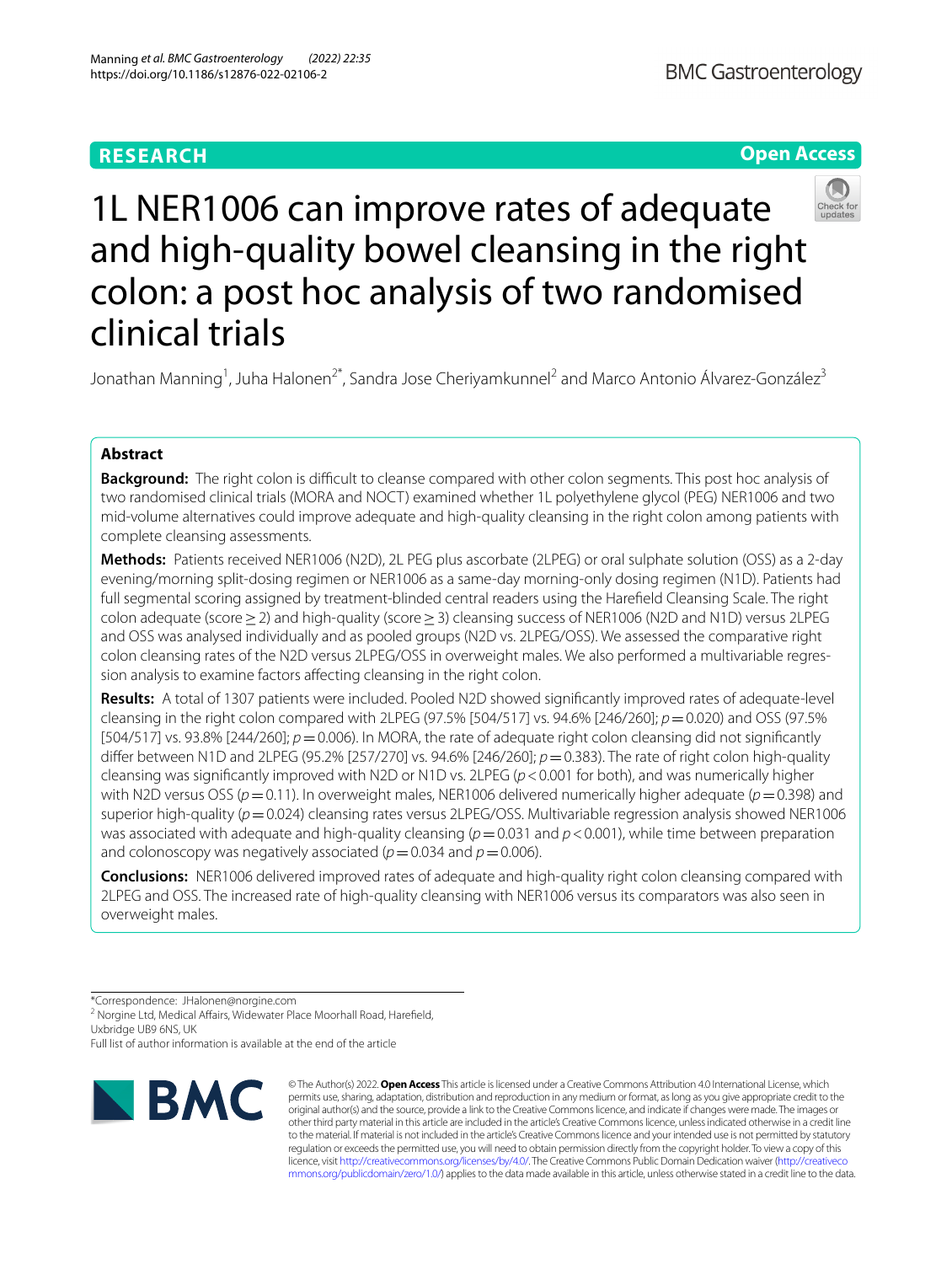**Keywords:** Bowel preparation, Bowel cleansing, Colonoscopy, Colorectal cancer, Low volume, Polyethylene glycol, Right colon

## **Background**

Screening colonoscopy for colorectal cancer (CRC) reduces CRC incidence and mortality due to the detection and removal of premalignant lesions [\[1](#page-7-0)]. Adequate bowel preparation is an essential pre-procedural clinical requirement that determines the diagnostic yield and therapeutic benefts of colonoscopy [\[2](#page-7-1)]. According to the European Society of Gastrointestinal Endoscopy (ESGE), the minimum standard for the rate of adequate bowel preparation is 90%, while the target standard is  $> 95\%$  [\[3](#page-7-2)]. However, in clinical practice these recommendations are usually unmet [[4\]](#page-7-3).

Generally, adequate cleansing is more difficult to attain in the right colon compared with other colon segments [[5\]](#page-7-4). Moreover, the onco-protective efects of colonoscopy in the right colon are perceived to be relatively lower than those conferred by colonoscopy in the left colon [\[1](#page-7-0), [6](#page-7-5)]. It has been hypothesised that inadequate cleansing can lead to missed lesions in the right colon, which is frequently found to have predominantly fat and non-pedunculated lesions  $[7-10]$  $[7-10]$ . Therefore, ensuring successful cleansing in the right colon is fundamental to maximising the protection against right-sided CRCs.

Clinical guidelines recommend both high- and low-volume polyethylene glycol (PEG)-based bowel preparations for routine bowel cleansing [[11](#page-8-0), [12](#page-8-1)]. Low-volume PEGbased cleansing agents, such as the 1L PEG-based bowel preparation NER1006, have been shown to be as efective as high-volume agents, but reduce the requirement for high-volume preparation intake and thus improve overall patient adherence to treatments [\[13](#page-8-2)].

In randomised clinical trials, NER1006 has shown superior rates of right colon high-quality cleansing versus 2L PEG plus ascorbate (2LPEG; the MORA study), and numerically higher rates of right colon high-quality cleansing versus oral sulphate solution (OSS; the NOCT study)  $[14, 15]$  $[14, 15]$  $[14, 15]$  $[14, 15]$  $[14, 15]$ . The improved cleansing efficacy of NER1006 in these trials is consistent with the results reported in a recent Italian prospective observational study, which enrolled 1289 patients to receive 4L, 2L or 1L PEG-based solutions for colon cleansing before undergoing colonoscopy  $[16]$  $[16]$ . The study reported superior cleansing in the right colon in patients who received NER1006 compared with other high-volume PEG-based bowel preparations.

Our aim in this post hoc analysis of data from the MORA and NOCT trials was to specifcally examine whether NER1006 compared with 2LPEG and/or OSS

can attain higher adequate-level and high-quality cleansing success rates in the right colon. Finally, we investigated the cleansing impact of NER1006 in the right colon in patients who are at increased risk of inadequate bowel preparation.

# **Methods**

# **Patients**

The MORA and NOCT trials included both male and female patients aged 18–85 years with varied demographic and clinical characteristics who required a screening, surveillance or diagnostic colonoscopy. This post hoc analysis mainly used data from the modifed full analysis set 2 (mFAS2) of the two trials, which included all patients with full segmental Harefeld Cleansing Scale (HCS) scorings by treatment-blinded central readers. The mFAS2 population only included patients who underwent colonoscopy with a colon-cleansing assessment, which better reflects a patient population undergoing colonoscopy by endoscopists in a real-world setting.

### **Study design**

This is a post hoc analysis of two parallel, randomised, multicentre, central reader treatment-blinded, Phase III clinical trials (MORA and NOCT) that assessed the bowel-cleansing efficacy, safety and tolerability of NER1006 relative to two other active bowel preparation comparators, preceding colonoscopy, in adults. The study methods involved in each of the clinical trials and the results obtained have been detailed previously [[14](#page-8-3), [15\]](#page-8-4). In MORA, patients were randomly assigned (1:1:1) to receive NER1006, administered either as a 2-day evening/morning split-dosing regimen (N2D) or as a sameday morning-only dosing regimen (N1D), or 2LPEG as a 2-day evening/morning split-dosing regimen. In NOCT, patients were randomly assigned (1:1) to receive NER1006 or OSS, each provided as a 2-day evening/ morning split-dosing regimen. Product formulations are described in Additional fle [1:](#page-7-8) Table S1. Both of the NER1006 regimens allowed a light breakfast and light lunch, and N1D allowed a light dinner. 2LPEG and OSS were administered as per their labels: 2LPEG permitted meals, including a light dinner (clear soup and/or plain yoghurt), while OSS allowed only breakfast on the day before colonoscopy. The first dose of each evening/morning split-dose regimen was started at 18:00 on the evening before the colonoscopy. After those dietary restrictions, patients could consume only clear fuids ad libitum until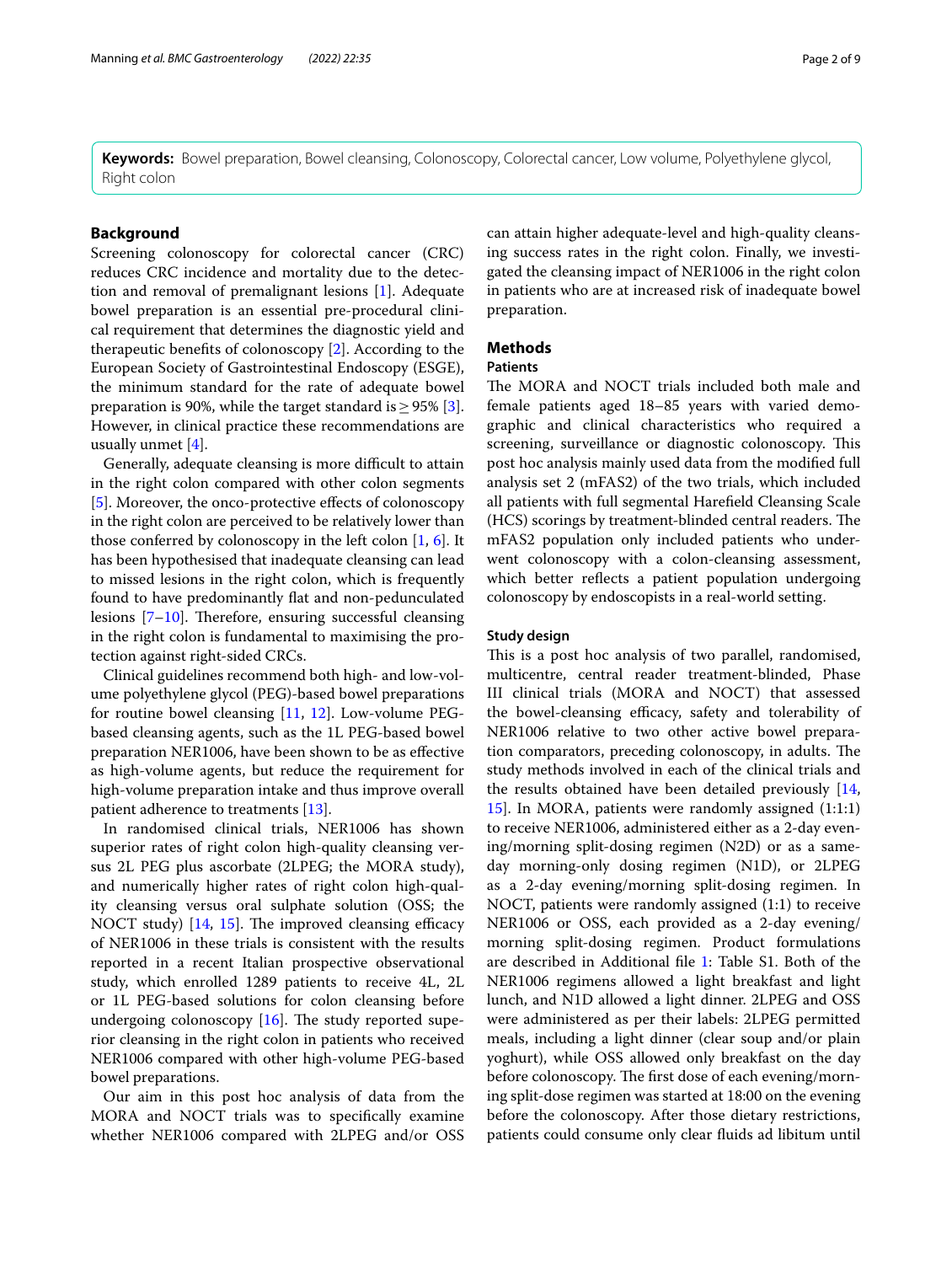2 h (NER1006 and OSS) or 1 h (2LPEG) before the start of the colonoscopy. Cleansing performance was initially evaluated by site endoscopists using the HCS, and then by central readers using video evaluation.

### **Assessments**

The main objective of this post hoc analysis was to assess the attainment of adequate-level cleansing success and also high-quality cleansing in the right colon, as assessed by central readers using the HCS, in patients with complete cleansing data.

We compared right colon adequate-level cleansing success rates for N2D (combined) and N1D versus 2LPEG or OSS; right colon adequate-level cleansing success rates for the combined N2D regimens versus the combined populations treated with 2LPEG or OSS (2LPEG/OSS).

To expand our understanding of high-quality cleansing success, we also assessed the following outcomes per treatment: comparative right colon high-quality cleansing success rate for N2D (combined) and N1D versus 2LPEG or OSS; right colon high-quality cleansing success rates for the combined N2D versus the 2LPEG/OSS population. Lastly, we studied the cleansing efficacy of  $N2D$ versus 2LPEG/OSS in the right colon of males with body mass index (BMI) $\geq$  25 kg/m<sup>2</sup>, as these patients are commonly known to be at increased risk for both inadequate cleansing and CRC  $[17]$  $[17]$ . The rates of right colon adequate and high-quality cleansing success with N2D versus 2LPEG/OSS were compared separately in overweight males and those without these risk factors for inadequate cleansing.

## **Statistical analysis**

For each trial, patient information and central readerrecorded HCS scores were extracted from the data collected to calculate the proportion of patients who had adequate cleansing success in the right colon and the proportion who had high-quality cleansing success in the right colon. Success rates are presented as percentages. The one-sided t-test was used to assess the superiority of NER1006 versus its comparators for both adequate and high-quality cleansing success rates. Finally, the onesided t-test was used to determine the p-values for the combined analyses. Comparisons between overweight male patients and all other patients used two-sided t-tests, assuming equal variance. Right colon adequate and high-quality cleansing success rates with NER1006 versus comparators in overweight males and, separately, in all other patients, were compared using the one-sided t-test.

To assess the efect of variables that might infuence the rates of adequate or high-quality right colon cleansing in the study population as a whole, we performed a multivariable logistical regression analysis with variables of: age, sex, BMI, study cohort, colonoscopy indication, time lapse between preparation completion and colonoscopy start, and NER1006 as the bowel preparation assigned. Two regression models were generated with adequate and high-quality right colon cleansing as the outcomes assessed.

A  $p$  < 0.05 was considered significant.

# **Results**

### **Patient population**

Baseline characteristics of the mFAS2 population are summarised in Table [1.](#page-3-0) Baseline characteristics in mFAS2 were comparable across treatment arms, except for some imbalances observed in the sex and age distribution between the N2D and 2LPEG arms in MORA. Patient disposition is presented in Fig. [1](#page-3-1). The mFAS2 population comprised 1307 patients, including 792 patients in MORA (N1D: 270; N2D: 262; 2LPEG: 260) and 515 patients in NOCT (N2D: 255; OSS: 260).

### **Adequate‑level cleansing success**

### *Comparative right colon adequate‑level cleansing success*

Among patients who had their bowel preparations administered as an evening/morning split-dose regimen, pooled N2D data showed signifcantly improved adequate-level cleansing in the right colon compared with 2LPEG (97.5% [504/517] versus 94.6% [246/260]; *p*=0.020) and OSS (97.5% [504/517] versus 93.8% [244/260];  $p = 0.006$ ; Fig. [2a](#page-4-0)). In the MORA study, rates of adequate right colon cleansing did not signifcantly difer between N1D and 2LPEG (95.2% [257/270] versus 94.6% [246/260]; *p*=0.383).

### *Combined analysis*

Signifcantly superior rates of adequate-level cleansing success were shown in combined data from the N2D regimens in MORA and NOCT versus combined 2LPEG/ OSS (97.5% [504/517] vs 94.2% [490/520], *p*=0.004) (Fig. [2b](#page-4-0)).

## **High‑quality cleansing success**

### *Comparative right colon high‑quality cleansing success*

Analysis of the evening/morning split-dose preparations showed that patients receiving an N2D regimen had a signifcantly higher rate of high-quality cleansing than patients receiving 2LPEG (36.0% [186/517] versus 15.8% [41/260]; *p*<0.001), and a numerically higher rate than patients receiving OSS (36.0% [186/517] versus 31.5% [82/260]; *p*=0.11). In MORA, rates of high-quality cleansing were signifcantly improved with N1D compared with 2LPEG (34.4% [93/270] versus 15.8% [41/260]; *p*<0.001) (Fig. [3](#page-4-1)a).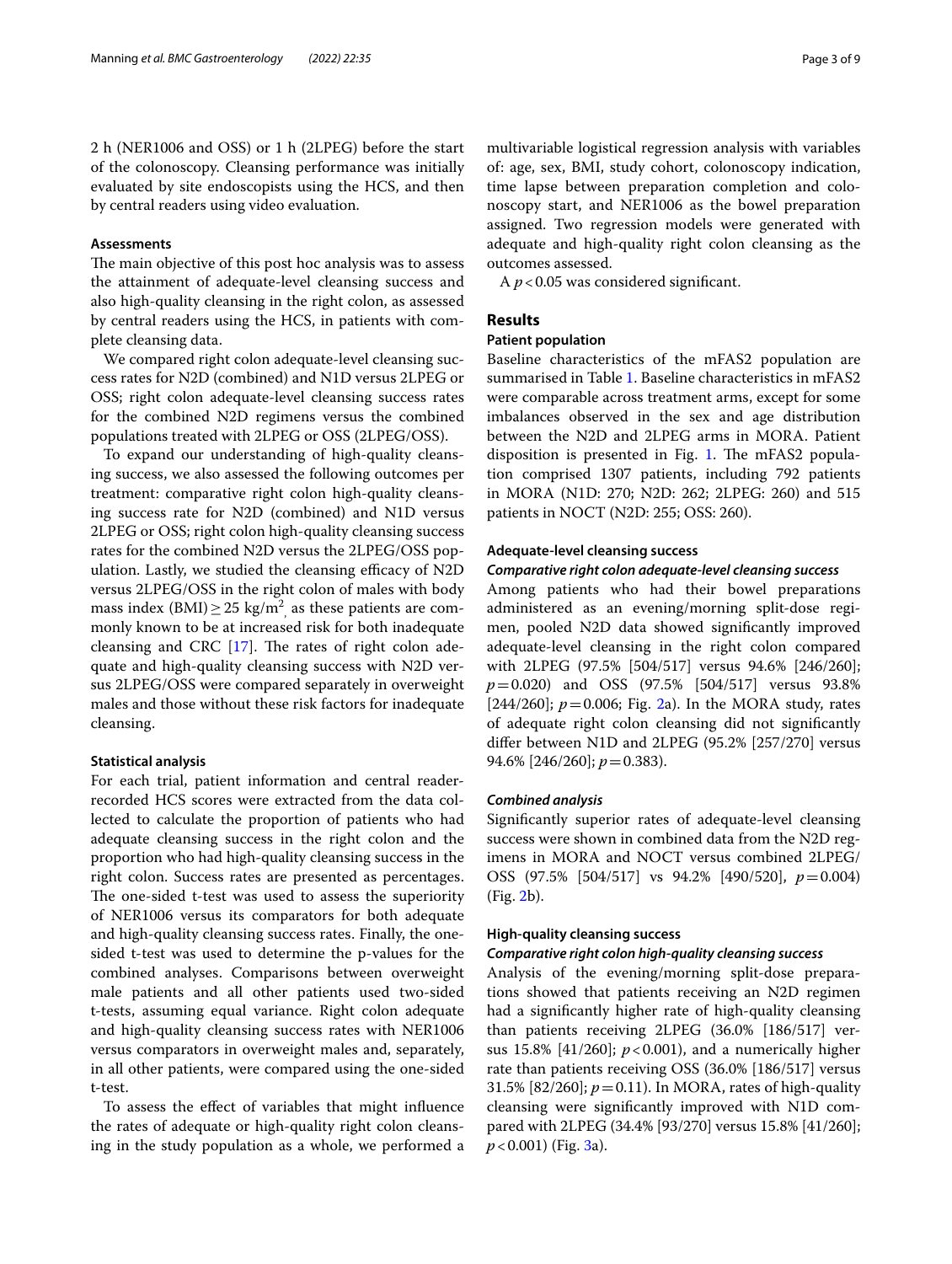<span id="page-3-0"></span>

| <b>Table 1</b> Patient characteristics of the mFAS2 population (MORA and NOCT combined) |  |
|-----------------------------------------------------------------------------------------|--|
|-----------------------------------------------------------------------------------------|--|

| Characteristic                                                                       | $N2D (n = 517)$ | $N1D(n=270)$ | $2LPEG (n = 260)$ | $OSS(n=260)$ |
|--------------------------------------------------------------------------------------|-----------------|--------------|-------------------|--------------|
| Sex, n (%)                                                                           |                 |              |                   |              |
| Female                                                                               | 280 (54.1)      | 145 (53.7)   | 123 (47.3)        | 115(44.2)    |
| Male                                                                                 | 237 (45.8)      | 125(46.3)    | 137 (52.7)        | 145 (55.8)   |
| Age group, n (%)                                                                     |                 |              |                   |              |
| $\leq$ 65 years                                                                      | 400 (77.4)      | 210 (77.8)   | 214 (82.3)        | 213 (81.9)   |
| $>65$ years                                                                          | 117(22.6)       | 60(22.2)     | 46 (17.7)         | 47(18.1)     |
| Race, n (%)                                                                          |                 |              |                   |              |
| White/Caucasian                                                                      | 473 (91.5)      | 267 (98.9)   | 257 (98.8)        | 215 (82.7)   |
| Black                                                                                | 36(7.0)         | 3(1.1)       | 1(0.4)            | 24 (9.2)     |
| Asian                                                                                | 7(1.4)          | 0            | 2(0.8)            | 16(6.2)      |
| Other                                                                                | 6(1.2)          | $\Omega$     | $\mathbf 0$       | 5(1.9)       |
| BMI, n                                                                               | 514             | 268          | 256               | 260          |
| Mean ( $kg/m2$ ) (SD)                                                                | 28.4(5.3)       | 26.9(4.3)    | 26.4(4.1)         | 29.7(6.2)    |
| Patients with BMI > 25 kg/m <sup>2</sup> , n (%)                                     | 371 (72.2)      | 175 (65.3)   | 154 (60.2)        | 201 (77.3)   |
| Colonoscopy indication, n (%)                                                        |                 |              |                   |              |
| Screening                                                                            | 283 (54.7)      | 137 (50.7)   | 129 (49.6)        | 157 (60.4)   |
| Surveillance                                                                         | 141 (27.3)      | 57(21.1)     | 60(23.1)          | 76 (29.2)    |
| Diagnosis                                                                            | 93 (18.0)       | 76 (28.1)    | 71 (27.3)         | 27(10.4)     |
| Time lapse-preparation to colonoscopy, n                                             | 512             | 266          | 253               | 258          |
| Mean (SD) time (hours) between the last dose of<br>bowel preparation and colonoscopy | 5.6(1.9)        | 5.4(1.7)     | 5.4(2.1)          | 5.3(2.1)     |

2LPEG, 2L polyethylene glycol plus ascorbate; BMI, body mass index; mFAS2, modifed full analysis set 2; N1D, NER1006 same-day morning-only dosing regimen; N2D, NER1006 2-day evening/morning split-dosing regimen; OSS, oral sulphate solution; SD, standard deviation

<span id="page-3-1"></span>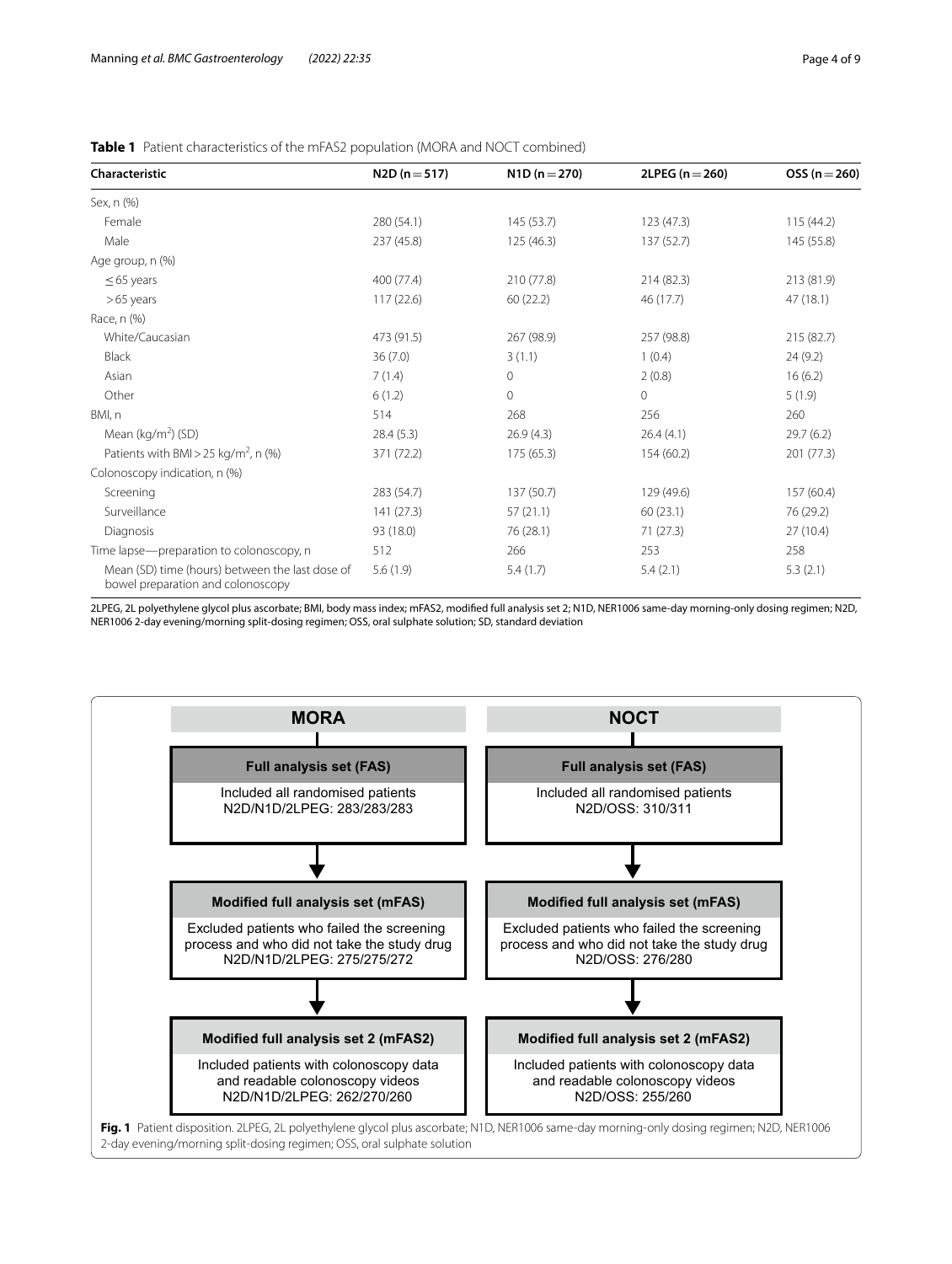

## <span id="page-4-0"></span>*Combined analysis*

Combined data from MORA and NOCT showed signifcantly higher rates of right colon high-quality cleansing success with N2D versus 2LPEG/OSS (36.0% [186/517] vs 23.7% [123/520]; *p*<0.001) (Fig. [3](#page-4-1)b).

# **Right colon‑cleansing success in overweight males** *Adequate‑level cleansing success in N2D and 2LPEG/OSS*

Treatment with NER1006 enabled overweight male colonoscopy patients to attain an adequate-level cleansing success rate in the right colon that was comparable with that of the rest of the patient group (96.5% [192/199] versus 98.1% [311/317]; *p*=0.253; Fig. [4a](#page-5-0)). With 2LPEG/ OSS, the adequate-level cleansing success rate in the right colon was comparable between overweight male patients and all other patients, with no statistically signifcant diference observed between the groups (96.0% [216/225] versus 93.2% [273/293]; *p*=0.166; Fig. [4](#page-5-0)a).



# <span id="page-4-1"></span>*Adequate and high‑quality cleansing success in overweight males*

In the combined N2D group, a numerically higher proportion of overweight male patients attained adequate-level cleansing success in the right colon versus the 2LPEG/OSS group (96.5% [192/199] versus 96.0%  $[216/225]$ ;  $p = 0.398$ ; Fig. [4](#page-5-0)b).

The proportion of overweight male patients with high-quality cleansing success in the right colon was signifcantly higher in the N2D group compared with the 2LPEG/OSS group (32.7% [65/199] versus 24.0%  $[54/225]$ ;  $p = 0.024$ ; Fig. [4](#page-5-0)b).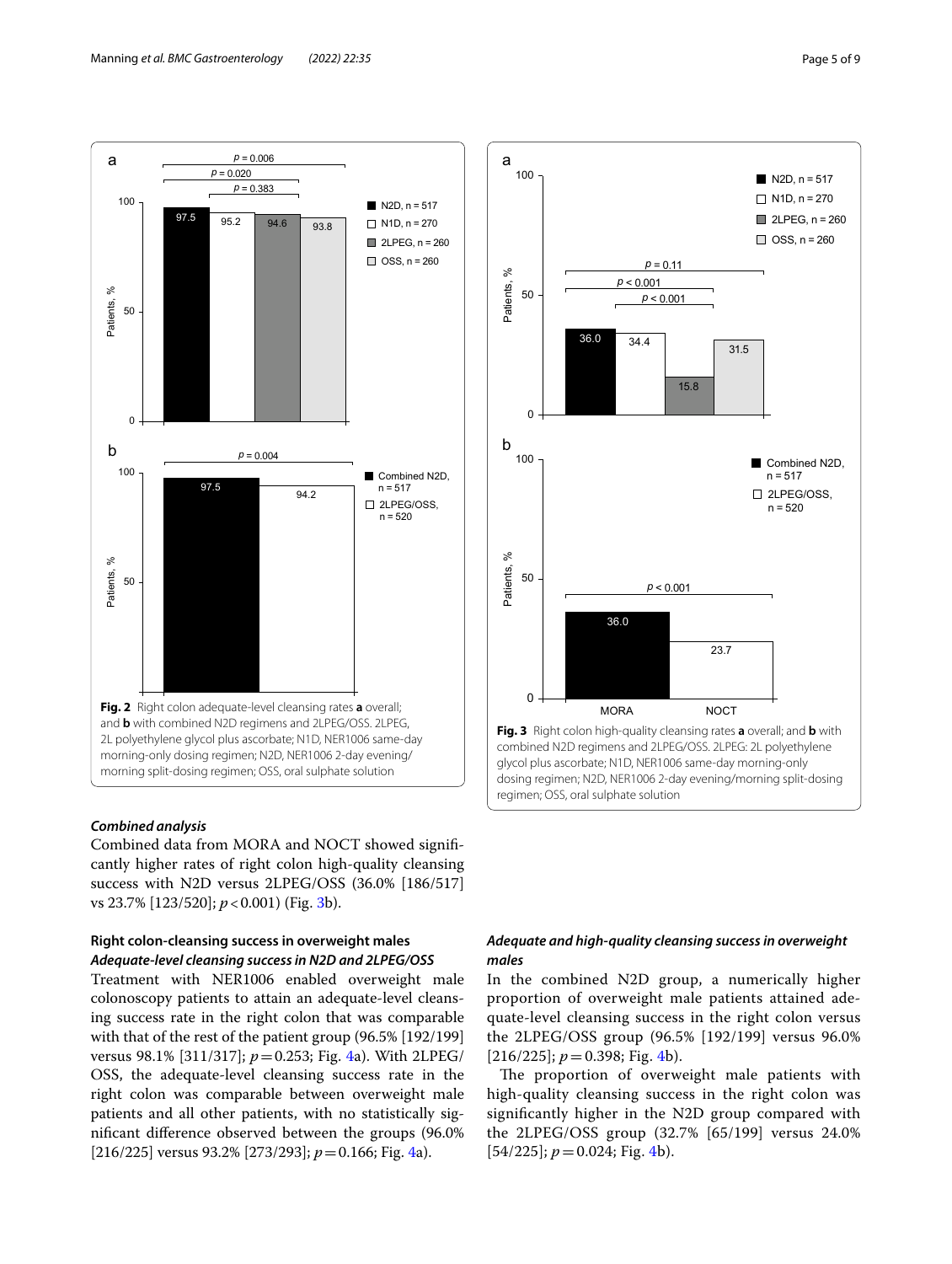

# <span id="page-5-0"></span>*Adequate and high‑quality cleansing success in all other patients*

In all other patients, the rate of right colon adequate cleansing was superior with N2D versus 2LPEG/OSS (98.1% [311/317] versus 93.2% [273/293]; *p* = 0.001; Fig. [4](#page-5-0)b). A significantly higher proportion of patients attained high-quality cleansing in the right colon in the N2D group versus the 2LPEG/OSS group (37.9% [120/317] versus 23.2% [68/293]; *p* < 0.001; Fig. [4](#page-5-0)b).

# **Multivariable logistic regression on right colon cleansing** *Adequate right colon cleansing*

In the multivariable logistical regression analysis for factors infuencing an outcome of adequate right colon cleansing, there was a signifcant positive association between adequate cleansing and assignment of NER1006 as the bowel preparation (odds ratio 1.87; 95% confdence interval [CI] 1.06–3.33;  $p=0.031$ ). There was a negative association between the time lapse from preparation to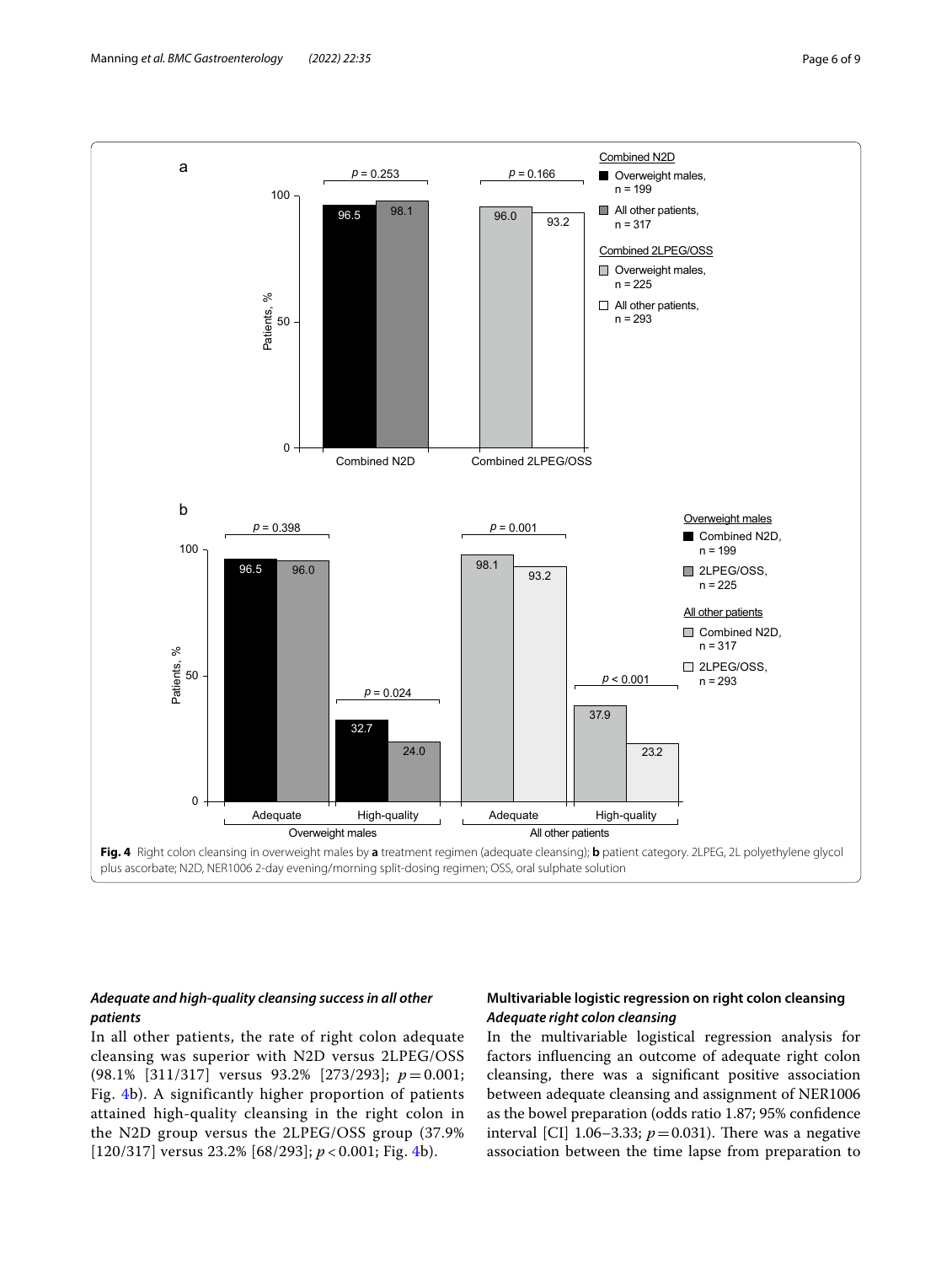colonoscopy and adequate cleansing (OR 0.88; 95% CI  $0.79-1.00; p=0.034$ .

### *High‑quality right colon cleansing*

In the regression analysis with high-quality right colon cleansing as the outcome, a positive association with NER1006 use was again observed (OR 1.98; 95% CI 1.53– 2.58; *p*<0.001). Longer time lapses between preparation and colonoscopy were associated with lower high-quality cleansing rates (OR 0.91; 95% CI 0.85–0.97; *p*=0.006).

# **Discussion**

This post hoc analysis assessed whether the low-volume PEG-based bowel preparation 1L NER1006 could improve right colon adequate-level and high-quality cleansing success compared with two medium-volume alternatives among patients with complete segmental cleansing data from two randomised controlled trials.

Adequate-level cleansing success is a vital quality metric in colonoscopy [[18\]](#page-8-7), and poor bowel preparation can result in missed diagnoses and thereby delay initiation of treatment [\[19](#page-8-8)]. Inadequately cleansed patients should, per guideline recommendations, undergo early repeat colonoscopy. Reducing the frequency of early repeat colonoscopies may improve cost efectiveness and also improve patient willingness to undergo the procedure in the future  $[20-24]$  $[20-24]$  $[20-24]$ . In addition, this inefficiency can lead to delays in attending to other patients on the waiting list.

The right colon is particularly difficult to cleanse to an optimum level for colonoscopy as, following stool clearance from the colon, mucus and chyme that are secreted from the small intestine tend to stick to the caecum and right colon  $[10]$  $[10]$ . This increases the risk of missed lesions in the right colon, particularly fat, non-pedunculated lesions and sessile serrated adenomas, which may have a higher malignant potential  $[7–10, 25]$  $[7–10, 25]$  $[7–10, 25]$  $[7–10, 25]$ . In our analysis, pooled data from the evening/morning split-dose NER1006 regimens demonstrated a statistically signifcant higher rate of right colon adequate-level cleansing versus 2LPEG and OSS individually. Compared with 2LPEG, the low volume of NER1006 is achieved by increasing the ascorbate components of the bowel preparation and including them in the second administered dose  $[26]$ . This increases the osmotic activity of the preparation relative to 2LPEG and also enables delivery in a total preparation volume of  $1L$  [[14](#page-8-3)]. This enhanced osmotic activity may contribute to improved cleansing of the right colon, as seen in the original studies and detailed in these post hoc analyses [\[14](#page-8-3)[–16,](#page-8-5) [27](#page-8-13), [29–](#page-8-14)[31](#page-8-15)].

High-quality cleansing, as assessed by the HCS, is associated with numerically improved adenoma detection in the right colon and signifcantly improved adenoma detection in the overall colon [[27](#page-8-13)]. In its Phase III clinical development programme, NER1006 demonstrated numerically improved high-quality cleansing success rates in the right colon versus all of its comparators and a statistically signifcant improvement over 2LPEG [[14,](#page-8-3) [15\]](#page-8-4). In a prospective observational study, a higher proportion of hospitalised patients attained high-quality cleansing in the right colon with NER1006, which was statistically signifcant, compared with 4LPEG [\[28](#page-8-16)]. In the current post hoc analysis, the superior right colon highquality cleansing success rates obtained with NER1006 in the mFAS2 population are therefore consistent with, and an important clarifcation of, these previous results.

The superior high-quality cleansing success rate with N2D, when assessed strictly by central readers, is consistent with the previously reported superior overall highquality cleansing success of N2D versus 2LPEG or OSS as assessed by site endoscopists [\[29](#page-8-14)]. Furthermore, the adequate-level and high-quality cleansing rates attained in the right colon in the combined populations of N2D across both the MORA and NOCT trials were superior to those seen in the combined population of patients treated with 2LPEG or OSS (2LPEG/OSS).

Several risk factors contributing to inadequate bowel cleansing have been identifed in the literature, and overweight men are regarded as being at high risk  $[30]$  $[30]$ . This specifc category of patients is also considered to be at increased risk of CRC, with a high prevalence of colorectal adenomas and polyps in this population [[31](#page-8-15)]. In line with previous studies on cleansing efficacy in highrisk patients, in this study, NER1006 efectively delivered comparable levels of right colon adequate cleansing in both overweight males and all other patients [[30\]](#page-8-17). Similar fndings were observed in the 2LPEG/OSS group; however, a numerically higher rate was reported in patients treated with NER1006. The superior overall high-quality cleansing efficacy of NER1006 versus 2LPEG/OSS in overweight men and, separately, in obese male patients older than 60 years, has been reported previously [[30](#page-8-17), [31\]](#page-8-15). In the current study, NER1006 maintained its highquality cleansing superiority versus 2LPEG/OSS in the right colon of hard-to-cleanse patients.

This study has several strengths. It is based on two randomised Phase III clinical trials conducted across multiple centres in the USA and Europe to evaluate the cleansing efficacy of the first 1L PEG-based product, NER1006, versus two mid-volume bowel preparations. Importantly, the MORA and NOCT trials were designed with near-identical study protocols, with cleansing assessed by both treatment-blinded endoscopists and central readers using a validated colon-cleansing scale, the HCS. These clinical trials were also the first to be optimised for assessing high-quality cleansing of the right colon as a primary endpoint. The mFAS2, the population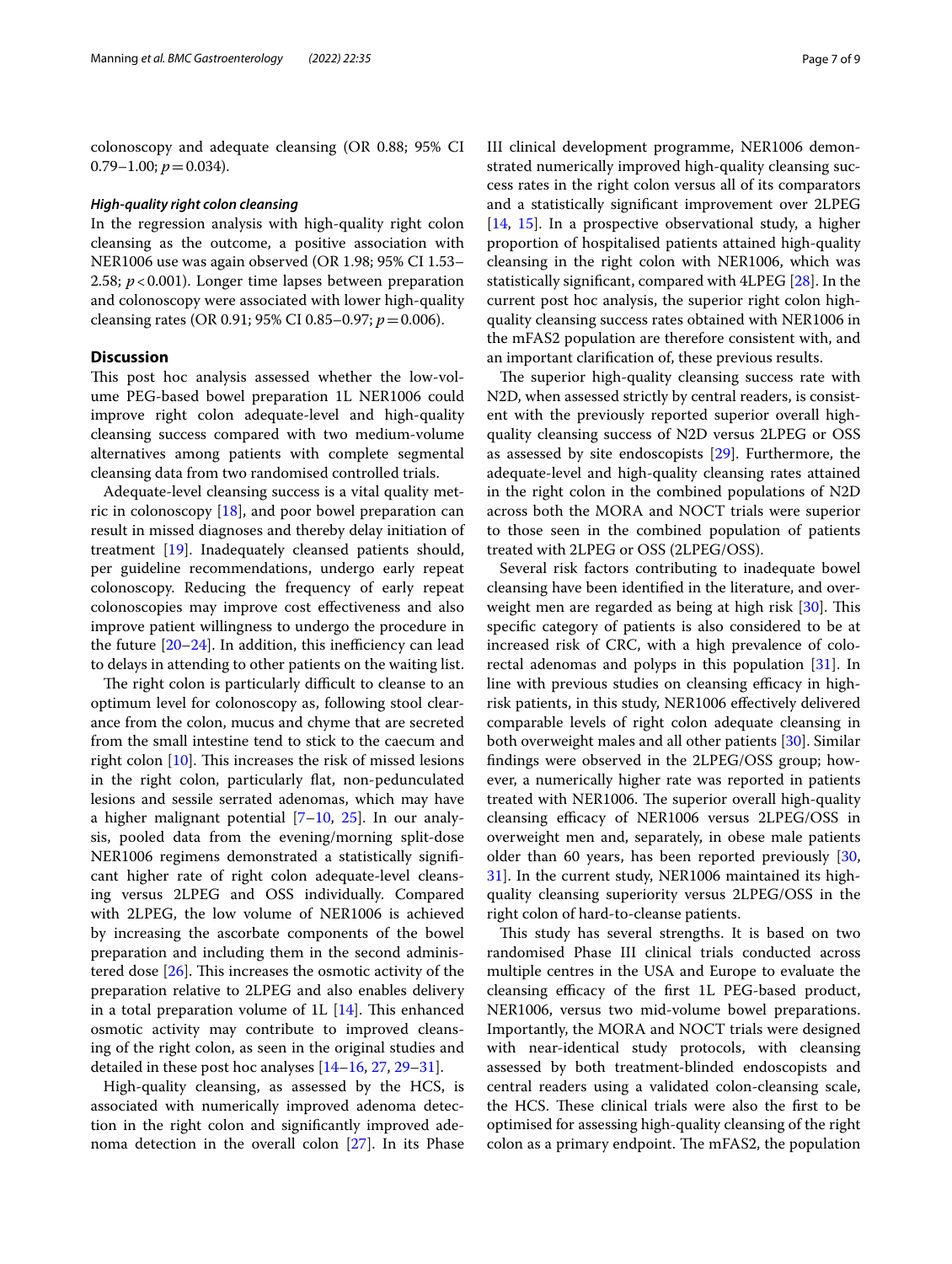set used in this analysis, closely resembles the patient population undergoing colonoscopy in real-world clinics.

Our study has limitations. The major source of limitation is the post hoc analysis. The noticeably lower high-quality cleansing success rates observed in this analysis compared with the adequate-level cleansing rates attained in the right colon are due to the criteria strictly applied by central readers for defning high-quality cleansing on the HCS; the perceived cleansing quality by site endoscopists tends to be higher [\[13,](#page-8-2) [29](#page-8-14)].

In conclusion, in patients who underwent colonoscopy with full segmental scorings using the HCS by treatmentblinded central readers, N2D demonstrated improved adequate and high-quality cleansing of the right colon compared with 2LPEG and OSS. NER1006 successfully delivered comparable high levels of right colon cleansing in overweight males and all other patients. These cleansing benefts of NER1006 are promising, and will hopefully help healthcare practitioners to further enhance the diagnostic and therapeutic efficacy of colonoscopy in the right colon.

#### **Abbreviations**

2LPEG: 2L PEG plus ascorbate; BMI: Body mass index; CI: Confdence interval; CRC: Colorectal cancer; ESGE: European Society of Gastrointestinal Endoscopy; HCS: Harefeld Cleansing Scale; mFAS2: Modifed full analysis set 2; OR: Odds ratio; N1D: NER1006 same-day morning-only dosing regimen; N2D: NER1006 2-day evening/morning split-dosing regimen; OSS: Oral sulphate solution; PEG: Polyethylene glycol.

### **Supplementary Information**

The online version contains supplementary material available at [https://doi.](https://doi.org/10.1186/s12876-022-02106-2) [org/10.1186/s12876-022-02106-2](https://doi.org/10.1186/s12876-022-02106-2).

<span id="page-7-8"></span>**Additional fle 1.** Product formulations of NER1006, OSS and 2LPEG.

#### **Acknowledgements**

The authors would like to thank the investigators and patients for their contributions. Submission, medical writing and editorial assistance was provided by Rory Elsome of TVF Communications, funded by Norgine Ltd. The submission was authorised by all the listed authors.

#### **Authors' contributions**

JM was an investigator in the MORA trial and contributed to data analysis, draft development and clinical review of the manuscript. JH performed the post hoc study design and statistical data analysis, and contributed to the development of manuscript drafts. SJC performed statistical data analysis and medical writing of all drafts. MAA-G was an investigator in the MORA trial, contributed to data analysis, reviewed and edited all drafts, and provided senior clinical guidance to the team. All authors read and approved the fnal manuscript.

### **Funding**

The authors received no fnancial support for the research, authorship and/or publication of this article. JH and SJC were at the time of writing employees of Norgine Ltd.

### **Availability of data and materials**

All data generated or analysed during this study are available from the corresponding author on reasonable request.

### **Declarations**

#### **Ethics approval and consent to participate**

The MORA study received ethical review board approval in all participating countries (Commissie Medische Ethiek UZ Leuven, 20 October 2014; Comité de Protection des Personnes Ile-de-France X, 4 November 2014; Ethik-Kommission der Medizinischen Fakultät der Universität Würzburg, 15 October 2014; Komisja Bioetyczna przy Dolnośląskiej Izbie Lekarskiej we Wrocławiu, 12 October 2014; Hospital Clínico San Carlos Comité Ético de Investigación Clínica, 6 November 2014; NRES Committee West Midlands – Coventry and Warwickshire, 15 September 2014). The study was approved by all Italian ehical review boards on 20 November 2014. The NOCT study received United States ethical review board approval on 21 August 2014. Both studies were conducted in accordance with the Declaration of Helsinki. Patients provided written informed consent.

#### **Consent for publication**

Not applicable.

#### **Competing interests**

The authors declared the following potential conficts of interest with respect to the research, authorship and/or publication of this article: JM has received honoraria from Norgine Ltd for speaking and investigator advisory board attendance. JH and SJC are employees of Norgine Ltd. MAA-G has received honoraria from Norgine Ltd for advisory board attendance and from Casen-Recordati for speaking and teaching.

#### **Author details**

<sup>1</sup> Borders General Hospital, NHS Borders, Melrose, Berwickshire, UK. <sup>2</sup> Norgine Ltd, Medical Afairs, Widewater Place Moorhall Road, Harefeld, Uxbridge UB9 6NS, UK.<sup>3</sup> Hospital del Mar, Digestive Diseases, Barcelona, Spain.

Received: 28 May 2021 Accepted: 5 January 2022 Published online: 25 January 2022

#### **References**

- <span id="page-7-0"></span>1. Brenner H, Stock C, Hoffmeister M. Effect of screening sigmoidoscopy and screening colonoscopy on colorectal cancer incidence and mortality: systematic review and meta-analysis of randomised controlled trials and observational studies. BMJ. 2014;348:g2467.
- <span id="page-7-1"></span>2. Sharma P, Burke CA, Johnson DA, Cash BD. The importance of colonoscopy bowel preparation for the detection of colorectal lesions and colorectal cancer prevention. Endosc Int Open. 2020;8:E673–83.
- <span id="page-7-2"></span>3. Kaminski MF, Thomas-Gibson S, Bugajski M, et al. Performance measures for lower gastrointestinal endoscopy: a European Society of Gastrointestinal Endoscopy (ESGE) Quality Improvement Initiative. Endoscopy. 2017;49:378–97.
- <span id="page-7-3"></span>4. Gimeno-García AZ, Baute JL, Hernandez G, et al. Risk factors for inadequate bowel preparation: a validated predictive score. Endoscopy. 2017;49:536–43.
- <span id="page-7-4"></span>5. Pohl J, Halphen M, Kloess HR, Fischbach W. Impact of the quality of bowel cleansing on the efficacy of colonic cancer screening: a prospective, randomized, blinded study. PLoS ONE. 2015;10:e0126067.
- <span id="page-7-5"></span>6. Fischbach W, Elsome R, Amlani B. Characteristics of right-sided colonic neoplasia and colonoscopy barriers limiting their early detection and prognosis: a review of the literature. Expert Rev Gastroenterol Hepatol. 2018;12:585–96.
- <span id="page-7-6"></span>7. Laiyemo AO, Doubeni C, Sanderson AK II, et al. Likelihood of missed and recurrent adenomas in the proximal versus the distal colon. Gastrointest Endosc. 2011;74:253–61.
- 8. Rondagh EJ, Bouwens MW, Riedl RG, et al. Endoscopic appearance of proximal colorectal neoplasms and potential implications for colonoscopy in cancer prevention. Gastrointest Endosc. 2012;75:1218–25.
- 9. Fernandes C, Pinho R, Ribeiro I, Silva J, Ponte A, Carvalho J. Risk factors for polyp retrieval failure in colonoscopy. United Eur Gastroenterol J. 2015;3:387–92.
- <span id="page-7-7"></span>10. Lasisi F, Rex DK. Improving protection against proximal colon cancer by colonoscopy. Expert Rev Gastroenterol Hepatol. 2011;5:745–54.